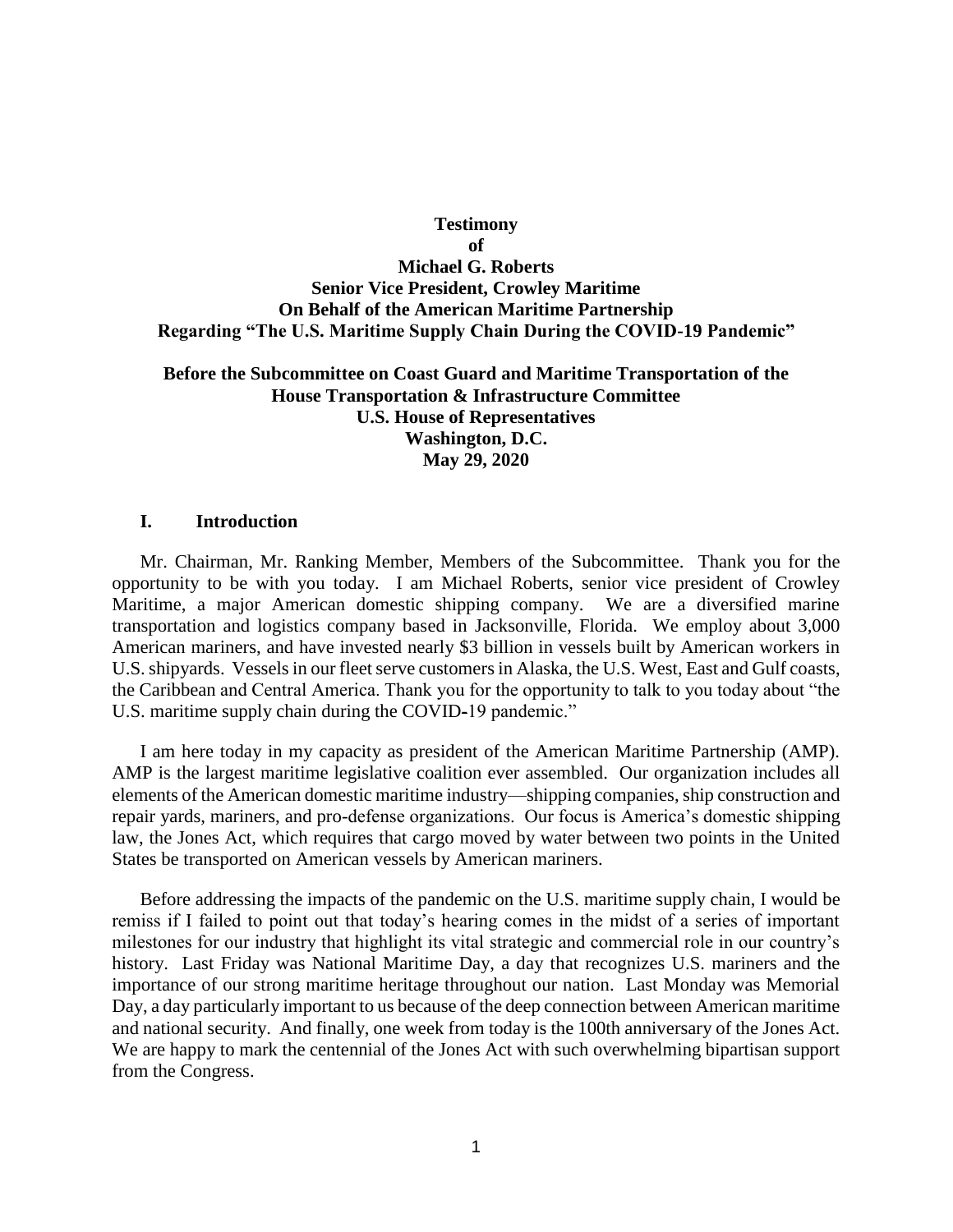Nowhere is that support more clear than on the Coast Guard and Maritime Transportation Subcommittee. As you know, the American domestic maritime industry supports 650,000 jobs and provides an economic impact of more than \$150 billion annually. It provides important national, economic and homeland security benefits throughout our country. The national security and homeland security benefits have been well-documented through writings and statements by countless Members of Congress, the White House, U.S. Defense Department, U.S. Transportation Command, U.S. Department of Transportation, U.S. Maritime Administration, U.S. Coast Guard, and Customs and Border Protection officials, as well as independent experts.

You may also know that the American domestic maritime industry today is modern, innovative and leads the world in safety and environmental stewardship. The world's first containerships powered by clean natural gas now serve the domestic market between Florida and Puerto Rico. America's tanker fleet is among the safest and most environmentally responsible, combining datadriven safety management systems with a relatively new fleet profile. These and other innovations throughout the industry are deployed on ships operated by well-trained American mariners who care about the safety and health of America's maritime environment, and the citizens they serve.

In these challenging times in the face of a historic pandemic, our nation's security can only benefit from an all-American industry like ours.

### **II. Summary of Key Points**

Today I would like to leave you with three main points:

First, despite the men and women of the domestic maritime industry working tirelessly to deliver America's goods, there continues to be opportunistic calls for Jones Act waivers during this time. No waivers are required; there is ample capacity in the domestic fleet. Any waiver would only outsource American jobs to foreign workers at a time of record domestic unemployment while doing nothing to improve the already efficient marine trade lanes we serve. Our *primary request* today is that you continue to do what you have done consistently over time and particularly throughout the pandemic—resist the efforts of opportunists to use COVID-19 as an excuse to change the Jones Act. We are deeply grateful for the broad, bipartisan support for the Jones Act through this Congress.

Second, this subcommittee can be assured that the American domestic maritime industry will continue to show up to work and deliver the goods that make this nation strong and secure despite one of the most challenging environments in a generation. We take our responsibility as essential workers very seriously and understand our obligation to ensure that America's critical supply chains remain moving.

Third, we very much appreciate the leadership and flexibility shown thus far to ensure that the maritime industry can continue to do our work, and hope that this subcommittee will encourage the adoption of flexible guidelines for U.S. crew quarantine and other issues with the relevant agencies.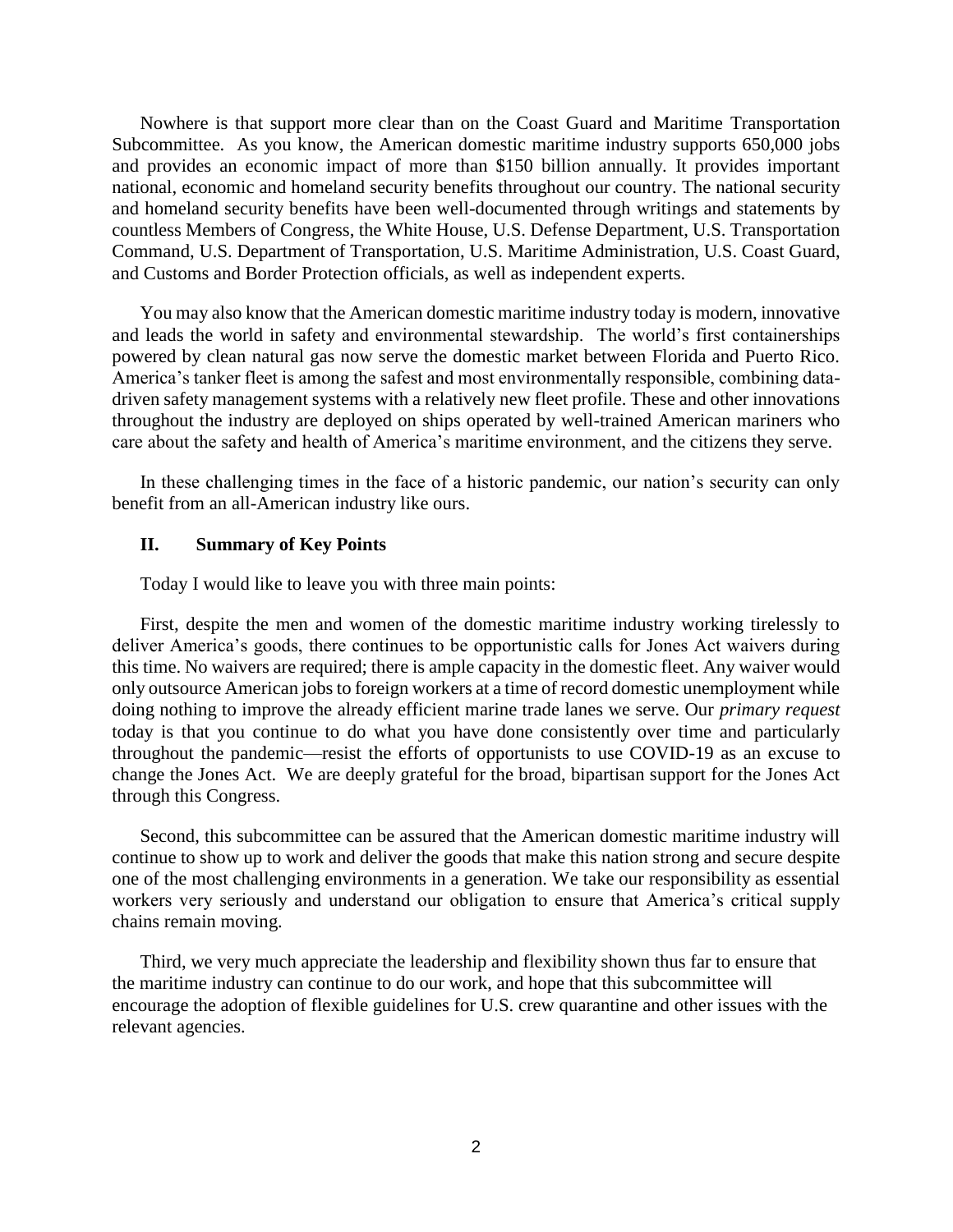## **III. COVID-19 Impacts on the Domestic Maritime Industry**

The COVID-19 pandemic has challenged us as individuals, companies, industries and as a nation. The entire domestic maritime industry has been deemed "essential" by the Department of Homeland Security (DHS), meaning that we continue operating throughout the pandemic. This has produced extraordinary safety challenges as well as complex financial implications. On the one hand, we have maintained a keen focus on keeping as safe as possible the essential maritime workforce — our mariners, dockworkers, drivers, warehouse workers, repairmen, and others who could not do their work remotely, but have had to show up for work for the past three months the same as they always have. We are extremely grateful for the dedication of these men and women. On the other hand are the customers — businesses, governments and consumers — who have relied on the maritime industry to keep supplies moving, and in some cases to survive. Simply shutting down operations to protect our workforce has not been an option.

No playbook is available to direct how to operate safely in this environment. Companies have had to improvise to develop special operating protocols to protect employees based on the best information available. These efforts to protect our workforce have been frustrated by the scarcity of personal protective equipment (PPE) and other materials. Our industry is also not immune from supply chain disruptions. There are supply chain impacts in certain segments of the industry, including difficulties with longer repair and maintenance schedules and the potential for impacts to spare parts sourcing if the pandemic continues.

It should be noted that regulatory authorities have faced unprecedented challenges in providing guidance to the industry on how best to operate safely. The challenges include limited pre-existing guidance, shifting scientific advice, multiple stakeholders, scarce resources, and the need to make real-time decisions affecting many lives. U.S. government maritime authorities the U.S. Coast Guard, Maritime Administration, U.S. Transportation Command and others are to be commended for their leadership, and for reaching out to all aspects of the maritime industry in working through these issues. The foundation of collaboration between government and industry that has been built on national security, safety, and other issues has enabled real progress to be made in these extraordinary times.

The severity of the financial impacts of the COVID-19 pandemic on the domestic maritime industry has yet to be determined. Two factors contribute to the uncertainty. First is the skyrocketing cost of operations resulting from implementing the protocols necessary to keep our workforce safe. The magnitude of these incremental costs and the availability of funds to help defray them has not been determined. Second is the impact of COVID-19 and the economic shutdown on demand for maritime services. While these impacts differ for different segments of the industry, demand is almost universally much lower than in normal times. The industry has made enormous investments in vessels, terminals, equipment, and other assets to provide services to their customers. Financing for these investments was based on economic models that did not account for the black swan event we are now experiencing. These services must nevertheless continue operating through this crisis even though the revenues generated will not cover the costs of providing them.

There is great uncertainty as to when the most serious economic impacts will hit, how severe they will be and how long they will last. The American maritime industry must prepare for the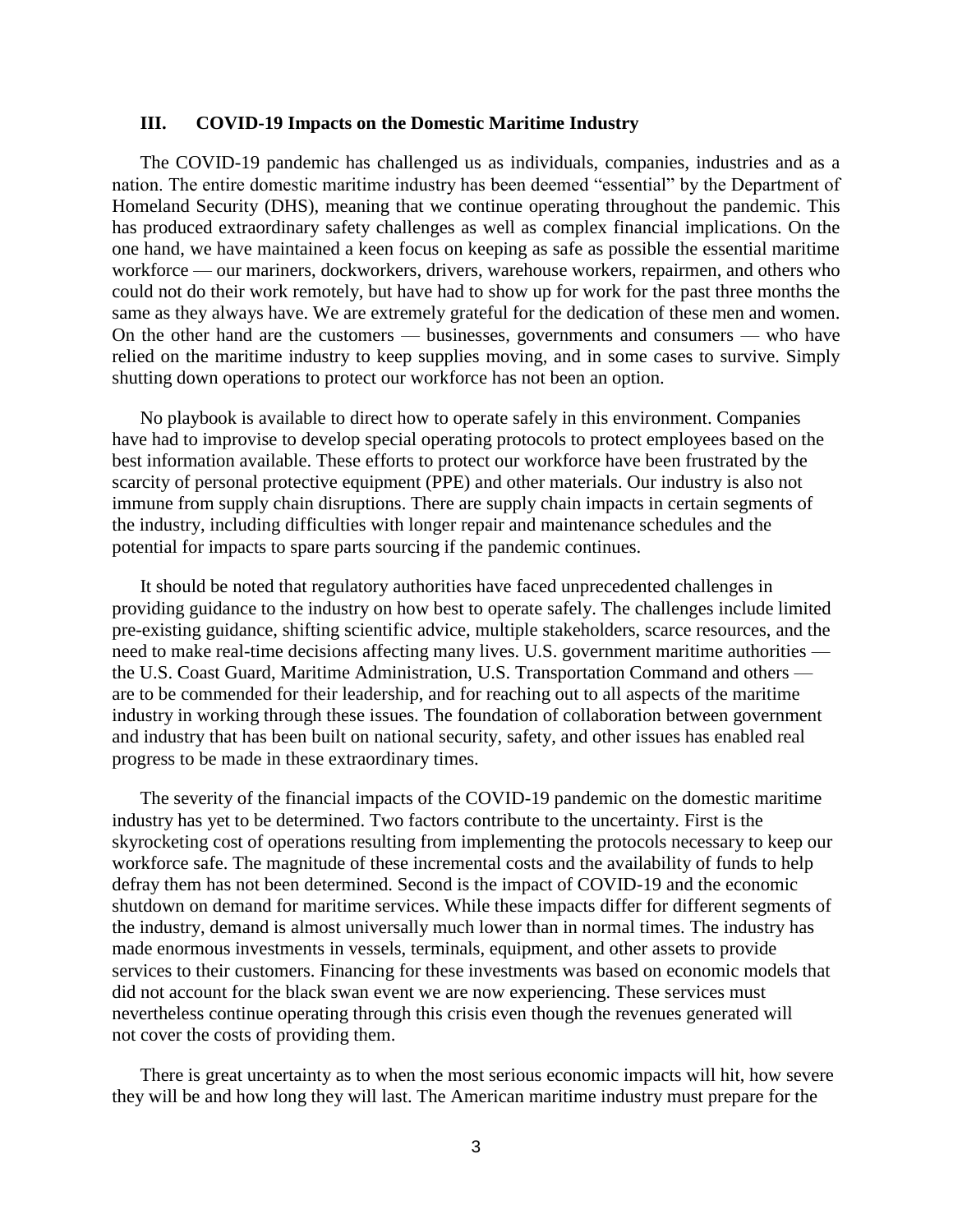worst-case scenario while working for better outcomes. This includes deferring capital and other expenses wherever possible and taking other necessary measures. Government programs designed to provide a financial backstop to mid-sized companies facing severe economic damage should be available to provide temporary support to the American maritime industry.

### *a. Scope of domestic maritime industry*

Our American domestic maritime industry is engaged in transporting goods through all sectors of the economy. U.S.-flag vessels carry agricultural, coal, chemical, aggregate, petroleum, and other products on the inland waterways of the United States. American vessels carry essential goods in the non-contiguous trades of Alaska, Hawaii, and Puerto Rico. U.S. tankers and tank vessels transport critical crude oil and refined petroleum products along the West, Gulf, and East Coasts of the nation. The American bulk fleet carries iron ore, and other products, on the Great Lakes, including for America's major steel manufacturers. American dredging companies ensure that U.S. harbors, ports, and rivers are dredged and maintained.

Virtually every sector of the maritime industry has been negatively impacted by the pandemic. AMP member companies have seen reduced cargo volumes in the non-contiguous trades, as business closures and stay-at-home orders reduce demand. Great Lakes carriers have experienced declines in the carriage of commodities. The destruction of the airline and auto sectors has led to declines in the need for vessels to transport gasoline, diesel, and jet fuel. Overall demand for waterborne transportation of agricultural and other commodities has declined, amidst a nearly 5 percent decrease in freight transported on U.S. navigational channels. Port activity around the top 10 U.S. ports has seen declines of over 40 percent. Domestic shipyards have worked hard to mitigate the impact of the pandemic with enhanced sanitation practices and liberal leave policies.

The domestic maritime industry carries many of the building blocks of our economy. From top to bottom, we have seen the total interconnectivity of our economy, and no port is safe from the storm. Stay-at-home orders and a nearly 20 percent drop in traffic on U.S. roads has meant fewer American vessels transporting oil; a 42 percent dip in auto sales has slowed the need for the ships that move American steel; an 85 percent drop in weekly U.S. travel spending has shattered tourism and hospitality for island economies like Hawaii; and a Defense Department order pausing domestic transportation of military goods has upended a system that moves 400,000 personal property shipments a year.

How long the impacts will last remains unknown. America's maritime businesses are facing significant economic uncertainties as a result of COVID-19. And while American businesses are starting to open up again, it is very difficult to forecast demand for the remainder of this quarter and for Q3 and Q4 of 2020.

As many as 25 million jobs worldwide could be wiped out by a worldwide recession brought on by the pandemic, and the Bureau of Labor Statistics industry estimates for water transportation workers in April 2020 are already showing an 11 percent decrease in employment.

However, despite the situation, America's maritime industry has been getting the job done, keeping the U.S. supply chain running. Why? Because we are Americans who support Americans, especially during times of national emergencies.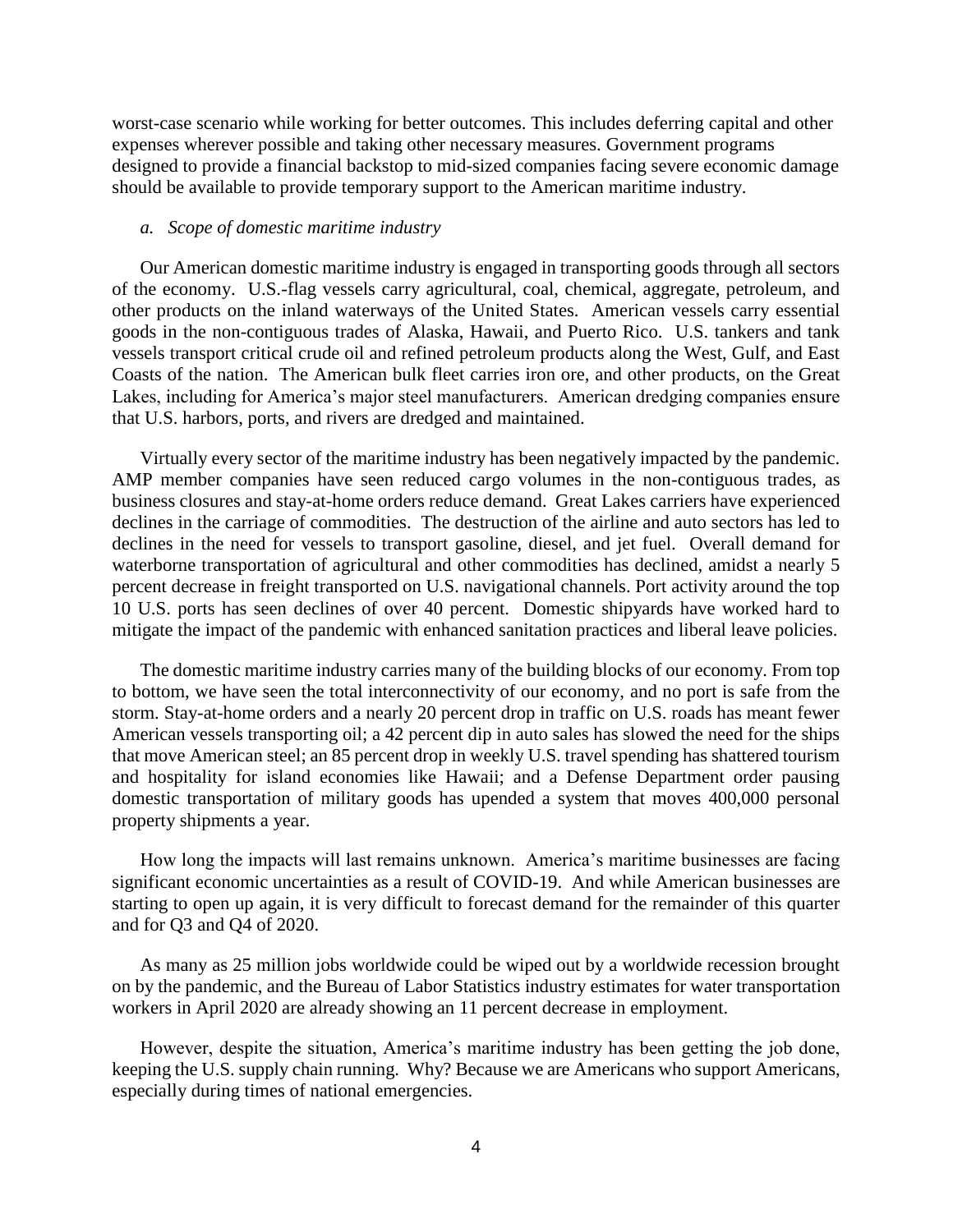#### *b. Coordination with the U.S. Government for an Essential Workforce*

As you have seen, the domestic maritime industry is diverse and COVID-19 has tangible, but distinct, impacts on each of these segments. A common uniting factor among all these diverse segments, however, is the recognition that all of the men and women working in this industry, no matter what segment of the industry they work for, are classified as essential workers. These men and women have been on the front lines of this pandemic since the very beginning, working every day to ensure that our grocery stores are stocked, our fuel is delivered, and the vital commerce that sustains this nation remains flowing.

Beyond that, the essential workers of the domestic maritime industry have gone above and beyond during this time. For example, the men and women of the domestic dredging industry went beyond the call of duty when the USNS Comfort needed to dock in New York Harbor. The berth at New York Harbor needed to be dredged an extra 40 feet to enable the USNS Comfort to dock. The dredging was expected to take two weeks. An American dredging company, using a crew of 60 and pulling double 12-hour shifts a day, dredged the berth in eight days, allowing the USNS Comfort to start treating patients earlier than expected.

While maritime workers are not as visible to the public as the other vital transportation workers that keep our nation moving, such as transit workers or truck drivers, they are an equally important part of our supply chain. We were grateful that the Cybersecurity and Infrastructure Security (CISA) recognized the importance of the maritime industry and ensured that maritime workers were broadly covered as part of the critical infrastructure guidance released in March.

Of course, we in the industry and the members of this Committee who have supported our efforts throughout the years, have always understood the essential value of the domestic maritime industry. We are continually seeking ways to improve our connectivity, particularly in times of emergency, to government entities with whom we do not regularly interact. Our core partners, such as the Coast Guard, the Department of Transportation, and the Maritime Administration understand the operations of the industry, but as a whole we needed to improve our communications. To that end, last summer AMP, our industry and the federal government worked together to create the Maritime Sector Coordinating Council (MSCC) to enhance our efforts on emergency preparedness from a company and regional level to a federal level.

You may not have heard of Sector Coordinating Councils (SCC). All 16 critical infrastructure sectors recognized by the federal government have a SCC. They serve as a single point of entry for the government to communicate with an entire industry. SCC's work in concert with Government Coordinating Councils (GCC's) to discuss emergency preparedness and planning efforts for critical infrastructure. The SCC's were established immediately after 9/11 because the government realized that there was no streamlined way to communicate with industries responsible for critical infrastructure in case of an emergency.

While we set up the MSCC before there was any hint of a pandemic like COVID-19 on the way, the MSCC has proven to be very helpful in coordinating emergency response efforts over the past few months. As I will explain later, there continues to be issues (such as availability of test kits or PPE) but the MSCC provides a way for the industry to express those concerns directly to agencies like CISA or FEMA. There are also direct benefits from the MSCC engagement. For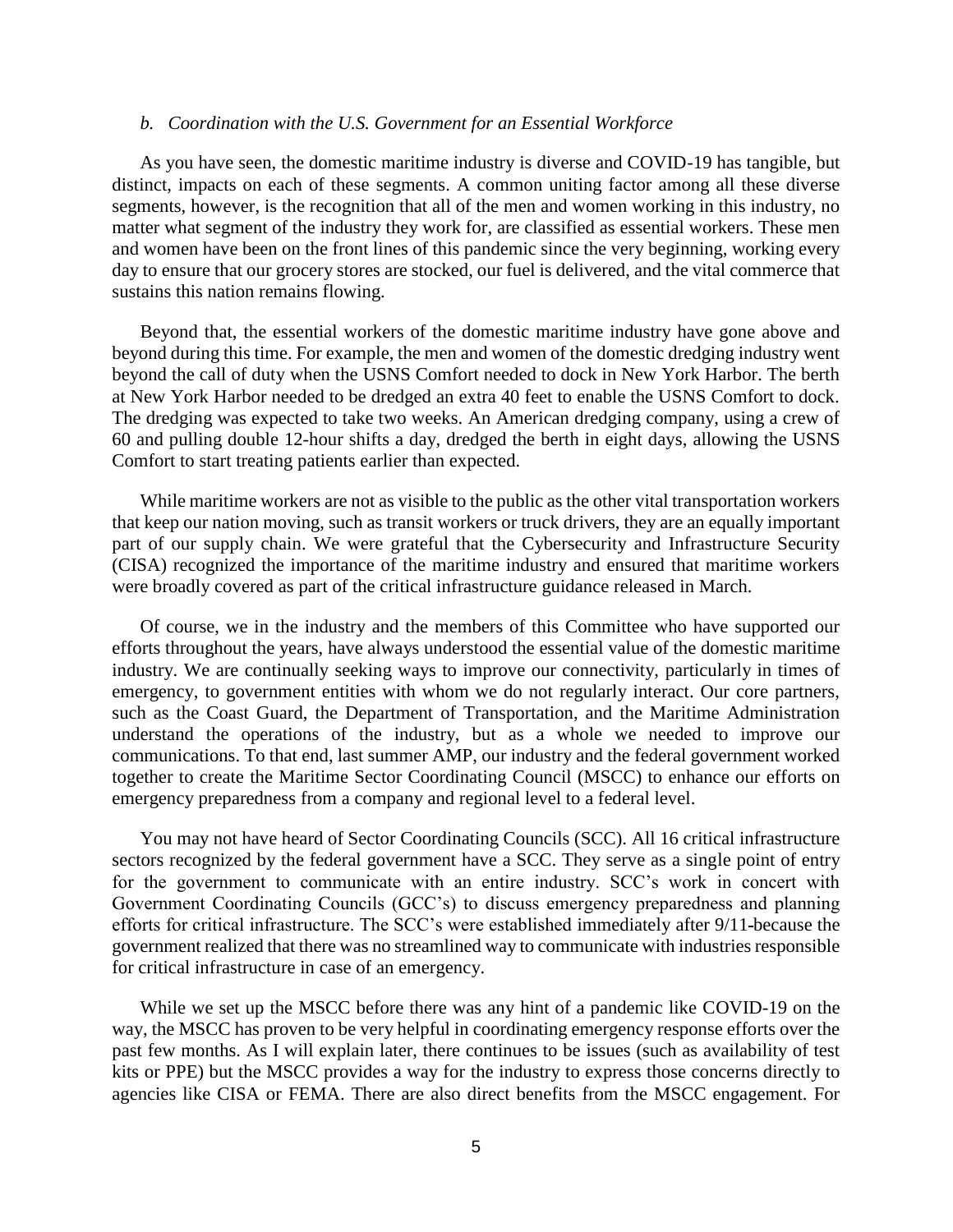example, FEMA is actively procuring and distributing cloth protective coverings to core transportation sectors, including maritime. Through the MSCC's network, we were able to coalesce hundreds of company, labor, and ports requests for these face masks over a 72-hour period, working with our partners at MARAD. While the ultimate task of distributing those masks remains with the government, the MSCC's ability to quickly collate an industry request and submit it for ultimate consideration speaks well to our industry's ability to quickly coordinate for an emergency request.

#### *c. Operational Resilience*

Many organizations have undertaken to establish written protocols to keep vessel crews safe as they continue providing essential services to the American economy. These include trade associations (e.g., American Waterways Operators), class societies (e.g., ABS), and collaborative efforts between industry and government authorities (e.g., the Ship Operators Cooperative Program). These efforts have helped provide guidance on a wide range of technical issues and have made possible significant progress as the industry works through challenging operational issues. The limitations of these protocols, of course, is that they reflect the information available to certain people at a point in time. As that information changes, the protocols need to be updated, which can materially change what is believed best practices for safe operations. Certain issues have raised particular concerns that merit specific and continued attention.

### 1. Testing at crew changes

The U.S. maritime industry has worked to develop protocols to minimize the risk of crew member infection on board American vessels. Vessel crews usually number no more than 20-25 people, although American vessels in the offshore fishing fleet may have up to 150 or more workers on board. We note that the Jones Act fleet includes the offshore fishing fleet which has its own set of challenges that might present a unique set of problems. In general, vessel crews typically sign on to a ship for several weeks at a time. The main risk of infection comes during crew changes, when parts of the crew end their assignments and are replaced by new mariners coming on board. Among other tools to prevent an infected crew member from joining a vessel, testing the arriving crew members for active infection is likely the most effective way of screening. However, access to such testing was denied for the first several weeks of the pandemic and has been inconsistent since then. The primary reason is the shortage of test kits, which has led to prioritizing access to tests.

In many cases mariners at crew rotations have been denied access to testing based upon the assertion that such testing would be inconsistent with CDC guidance. This does not appear to be an accurate interpretation of CDC guidance (since at least mid-April), which allows priority access for "workers in congregate living settings" with or without symptoms when "prioritized by health departments or clinicians." The phrase "congregate living setting" certainly describes the shipboard environment where crew members eat, sleep, work and live, often for weeks at a time.

Consistent with this interpretation, state and local health departments and clinicians including world-class health care organizations have begun providing rapid testing for active infection for mariners at crew changes. Test availability is extremely limited, however, and still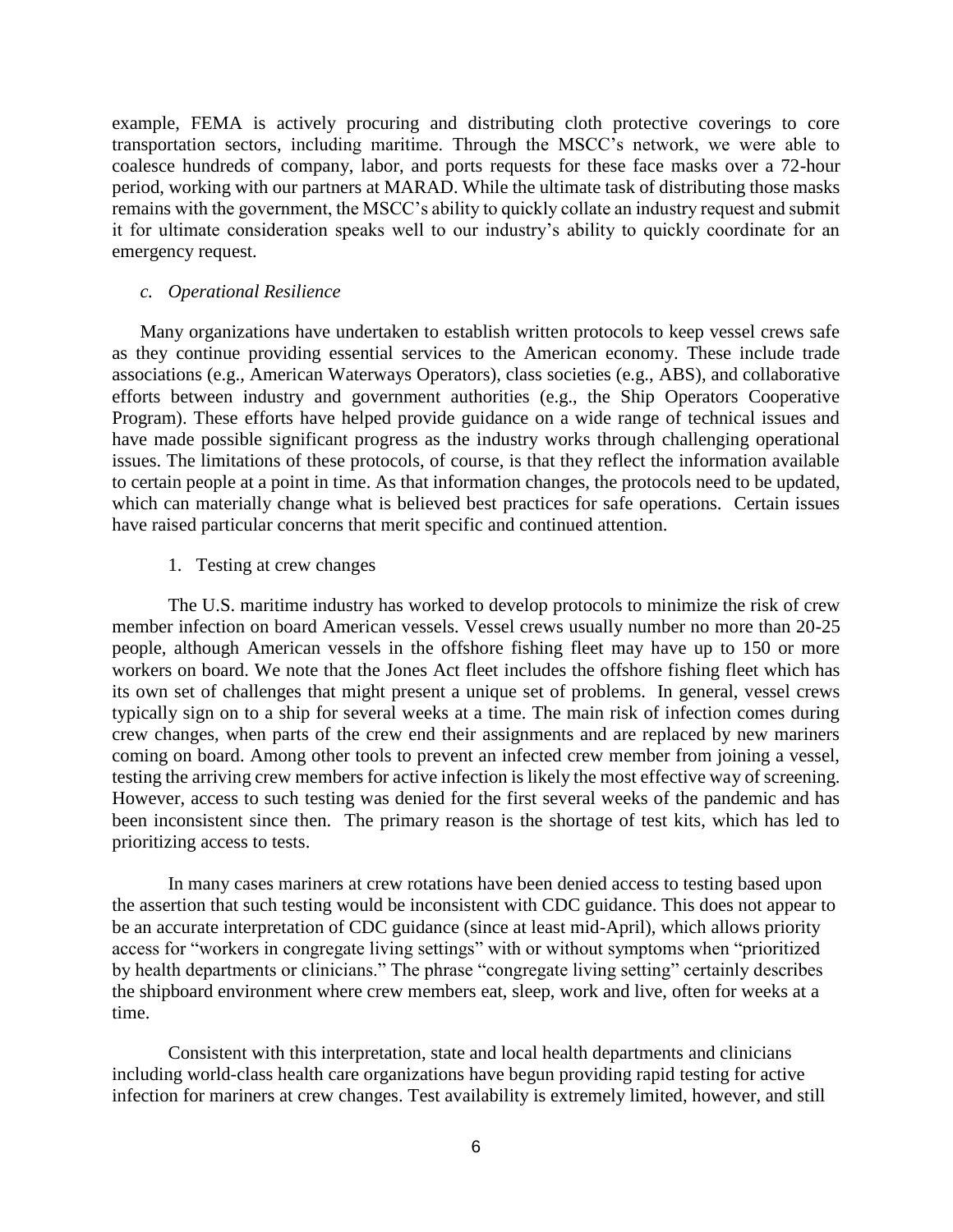not available in most locations, in part based on continued misinterpretation of CDC guidance. This Committee should encourage the Coast Guard, CDC and other government agencies to clarify that mariners at crew changes should have priority access to testing for active infection.

#### 2. Management of Suspected Shipboard Cases

Fortunately, the number of suspected COVID-19 cases involving American mariners has been relatively low. When such cases do arise, however, the question becomes how to effectively manage those cases given the vital role of maritime transportation in America. We believe there is a general understanding on this subject, but an urgent need to clarify and reinforce the message.

A cargo ship with 20-25 mariners or a fishing vessel with 150 mariners is very different than a cruise ship with thousands of passengers and crew. Both a cargo ship and a cruise ship may report a suspected COVID-19 case prior to entering a port. Sending the cruise ship to anchor may make sense to allow complex logistical arrangements involving thousands of people to be worked out. However, the cargo ship should be allowed to proceed to berth at a controlled-access secure terminal rather than being sent to anchor. The crew member suspected of having infection can be safely removed from the ship and tested, with results immediately available. If they test positive for COVID-19, the company would then implement plans for removing and testing / quarantining the rest of the crew and disinfecting the ship so that it can be safely and promptly returned to service with a new crew. This is the safest and most efficient way of proceeding, ensuring that a crew member with suspected COVID-19 quickly receives needed care, fellow crew members are properly isolated and quarantined, and the ships providing essential services to American consumers and businesses are allowed safely and promptly to resume service.

This unfortunately has not been how some of the few instances of suspected infection have been handled. One vessel with a suspected case was sent to anchor, where a health care worker delivered by pilot boat climbed on board and administered a COVID-19 test. The specimen was rushed to the lab and was fortunately negative. Only then was the ship allowed to proceed to berth. In the same vein, an order issued by a county judge in Texas would have required any vessel with a suspected case be sent to anchorage and kept there for a 14-day quarantine period. One can only imagine the impacts on supply chains if that order was enforced.

As a single vessel may account for a large portion of the weekly commerce of the communities in the noncontiguous U.S. trades, any delay, no matter how slight, may have a serious impact on those states and territories being served. We would like to ask for your support in urging the CDC and the USCG to review in advance industry response plans to incidents of positive tests on inbound crew members.

### **IV. American Domestic Maritime Industry Post-COVID-19**

The COVID-19 pandemic has reinforced recent policy trends that emphasize the importance of American self-reliance and resilience. For example, we cannot rely on foreign suppliers of pharmaceuticals and medical supplies to keep American citizens safe, even if those suppliers are cheaper. Indeed, we need to rebuild critical industries in America that have been sent overseas, preserve those that have remained, and fight back against efforts to outsource key American manufacturing and service industries. These same lessons apply fully to the domestic maritime industry.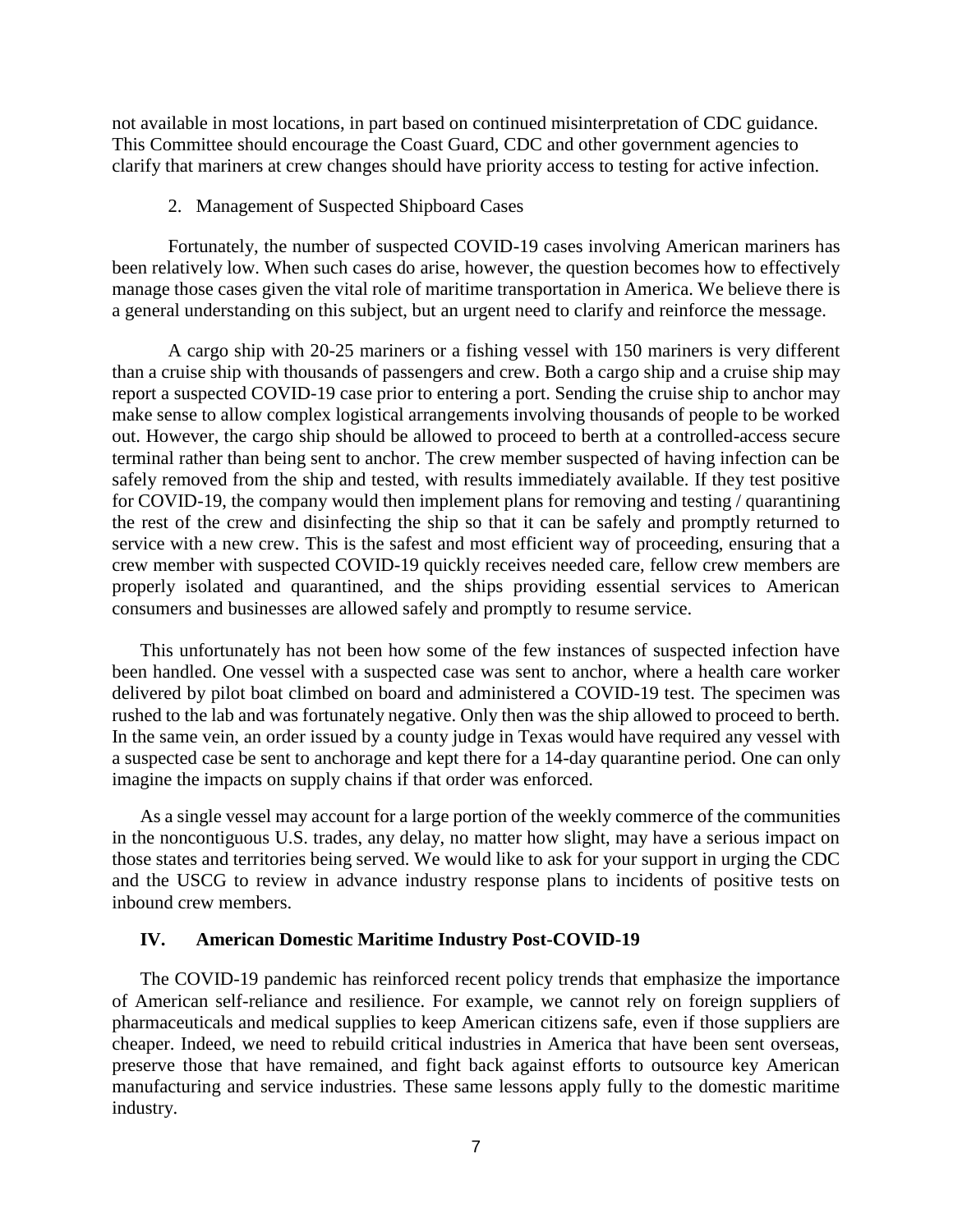#### *a. Secure supply chains*

If the COVID-19 response showed us nothing else, it showed how dangerous it was for the United States to rely on globalization for critically important resources and services. The U.S. defense maritime industrial base, as the Center for Strategic and Budgetary Assessments ("CSBA") has labeled it, which includes our American domestic maritime sector, as one of those critical industries.

During times of war or national emergency, it is important to have the domestic capacity to transport goods within the United States. As CSBA noted:

*In an era of great power competition, a robust maritime industry, and the policies that support it, are increasingly important to U.S. national security. Private shipyards build and repair U.S. warships, sometimes alongside civilian vessels. U.S. shipping companies and their civilian mariners transport military personnel, equipment, and supplies overseas. And private dredging, salvage, towing, intermodal transport, and harbor services companies ensure the operation of America's military and commercial ports and waterways.* 

Furthermore, Section 50101 of title 46, United States Code, sets for America's maritime policy and represents the critical need for a robust American domestic maritime industry. It states:

*(a) Objectives.—It is necessary for the national defense and the development of the domestic and foreign commerce of the United States that the United States have a merchant marine—*

*(1) sufficient to carry the waterborne domestic commerce and a substantial part of the waterborne export and import foreign commerce of the United States and to provide shipping service essential for maintaining the flow of the waterborne domestic and foreign commerce at all times;*

*(2) capable of serving as a naval and military auxiliary in time of war or national emergency;*

*(3) owned and operated as vessels of the United States by citizens of the United States;*

*(4) composed of the best-equipped, safest, and most suitable types of vessels constructed in the United States and manned with a trained and efficient citizen personnel; and*

*(5) supplemented by efficient facilities for building and repairing vessels.*

This pandemic has only further solidified the need for such a policy and for a U.S. defense maritime industrial base. We have maintained supply lines as essential businesses and essential workers. America's Jones Act fleet and shipbuilding and repair yards have stood by our nation to ensure that goods and supplies are delivered, including to those in need. Our industry over the past 100 years operating under the Jones Act, and in fact since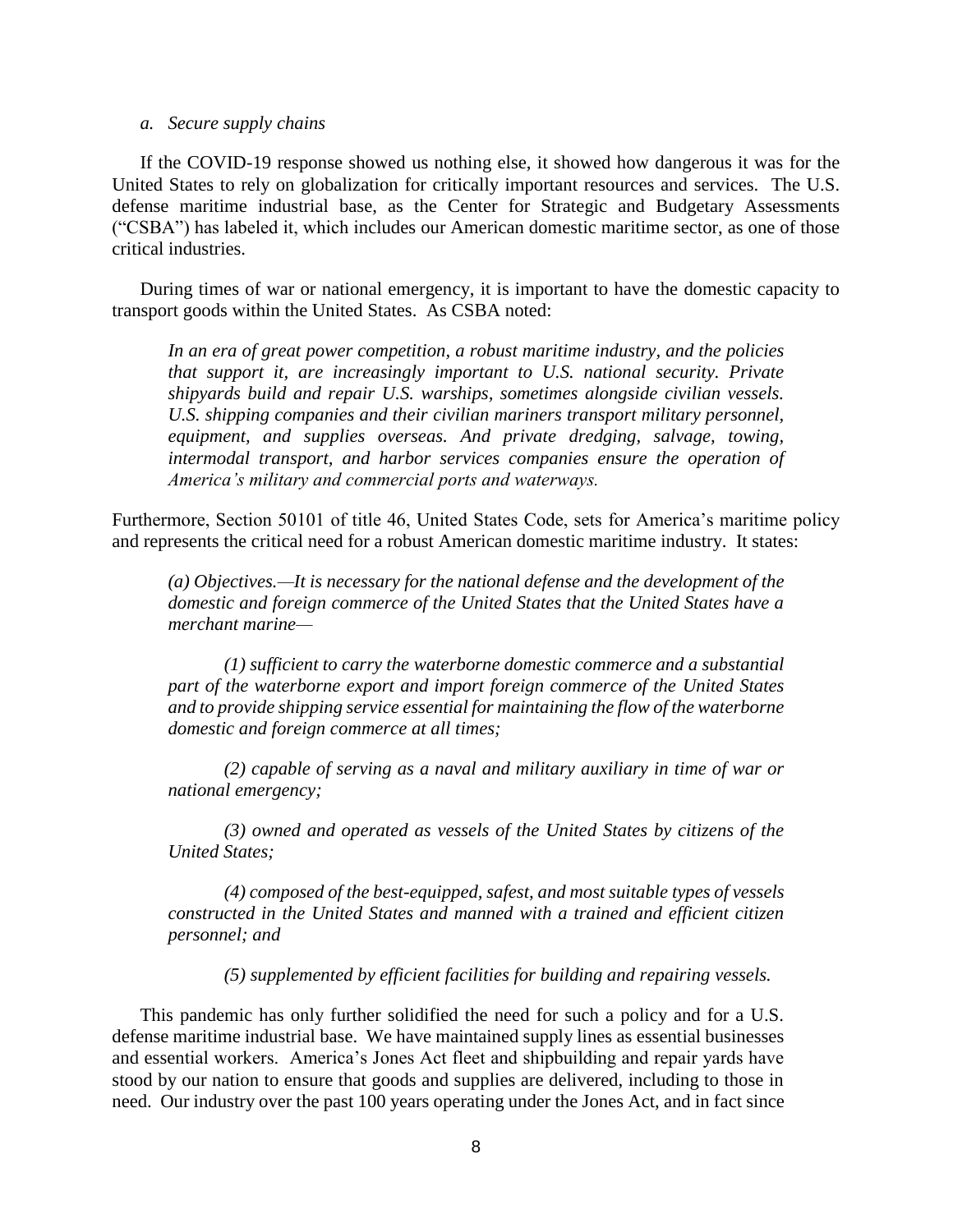the nation's founding, have been an important element of the nation's supply chain capabilities.

At a time when China is investing in maritime businesses around the globe — ships, ports, terminals, and other infrastructure — to support its One Belt, One Road initiative, it is as important now as it ever was for America to maintain one of the most fundamental laws that ensures the nation can meet its maritime policy objective as stated above – and that law is the Jones Act.

#### *b. Legislative and Administrative Jones Act Waivers*

AMP member companies, like Crowley, make significant investments to build, grow, and sustain a domestic fleet. Those are investments in U.S. shipyards; investments in American mariners; investments in shoreside infrastructure and people; and investments in logistics capabilities to meet the transportation needs of this country. We make those investments in reliance on U.S. law.

Attacks on the law from opponents, seeking legislative or administrative waivers of the Jones Act, erodes the confidence of investors in the domestic maritime sector. We applaud the members of this subcommittee for their support for the law. It is that support that enables AMP member companies to invest with confidence.

But we do not take anything for granted. We have seen too many times over the years where a small change in the law or an administrative determination can have significant consequences on the domestic industry. We saw that most recently when Customs and Border Protection (CBP) issued a modification and revocation of certain Jones Act private letter rulings. While some of the changes made by CBP were good and long overdue, others, such as the determination that foreign flag vessels can engage in certain transportation activities, undermined the law.

Thankfully, this subcommittee has led the charge in correcting that situation, passing legislation through the House as part of the Coast Guard Authorization Act of 2019. The provision relating to installation vessels is important to protecting small lift boat operators and to preserving opportunities for larger Jones Act heavy lift operators in those trades. We urge Congress to adopt this measure.

We also urge Congress to continue to reject proposals that would fundamentally alter the landscape for our Jones Act fleet, and to adopt measures that ensure the Jones Act remains strong.

Finally, it is worth noting that because of the strong support of Congress, America's domestic maritime industry continues to invest in the Jones Act fleet — dredges; containerships; offshore wind vessels; Great Lakes bulkers; tugboats, towboats and barges; and passenger vessels. We appreciate your support, and to demonstrate our support, our industry continues to invest, innovate, and modernize.

## **V. Recognizing American Maritime Workers/Conclusion**

I would like to conclude my testimony with a word about American maritime workers. This year, in honor of the Jones Act's centennial, AMP and many others have honored what we have called "American Maritime Heroes." And while some of the heroes are very high visibility